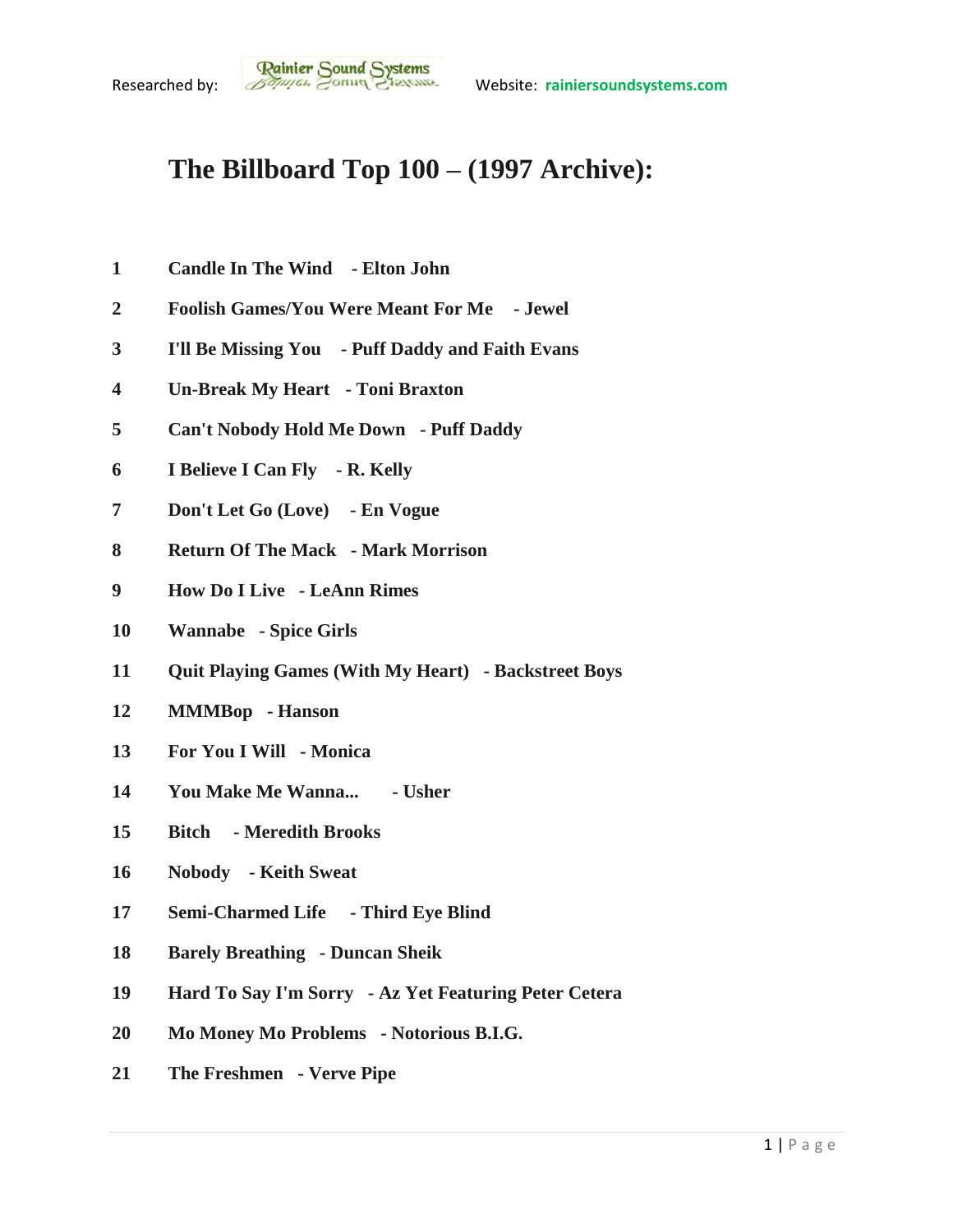- **I Want You - Savage Garden**
- **No Diggity - BLACKstreet Featuring Dr. Dre**
- **I Belong To You - Rome**
- **Hypnotize - Notorious B.I.G.**
- **Every Time I Close My Eyes - Babyface**
- **In My Bed - Dru Hill**
- **Say You'll Be There - Spice Girls**
- **Do You Know (What It Takes) - Robyn**
- **4 Seasons Of Loneliness - Boyz II Men**
- **G.H.E.T.T.O.U.T. - Changing Faces**
- **Honey - Mariah Carey**
- **I Believe In You And Me - Whitney Houston**
- **Da' Dip - Freaknasty**
- **2 Become 1 - Spice Girls**
- **All For You - Sister Hazel**
- **Cupid - 12**
- **Where Have All The Cowboys Gone? - Paula Cole**
- **Sunny Came Home - Shawn Colvin**
- **It's Your Love - Tim McGraw and Faith Hill**
- **Ooh Aah... Just A Little Bit - Gina G**
- **Mouth - Merril Bainbridge**
- **All Cried Out - Allure Featuring 112**
- **I'm Still In Love With You - New Edition**
- **Invisible Man - 98 Degrees**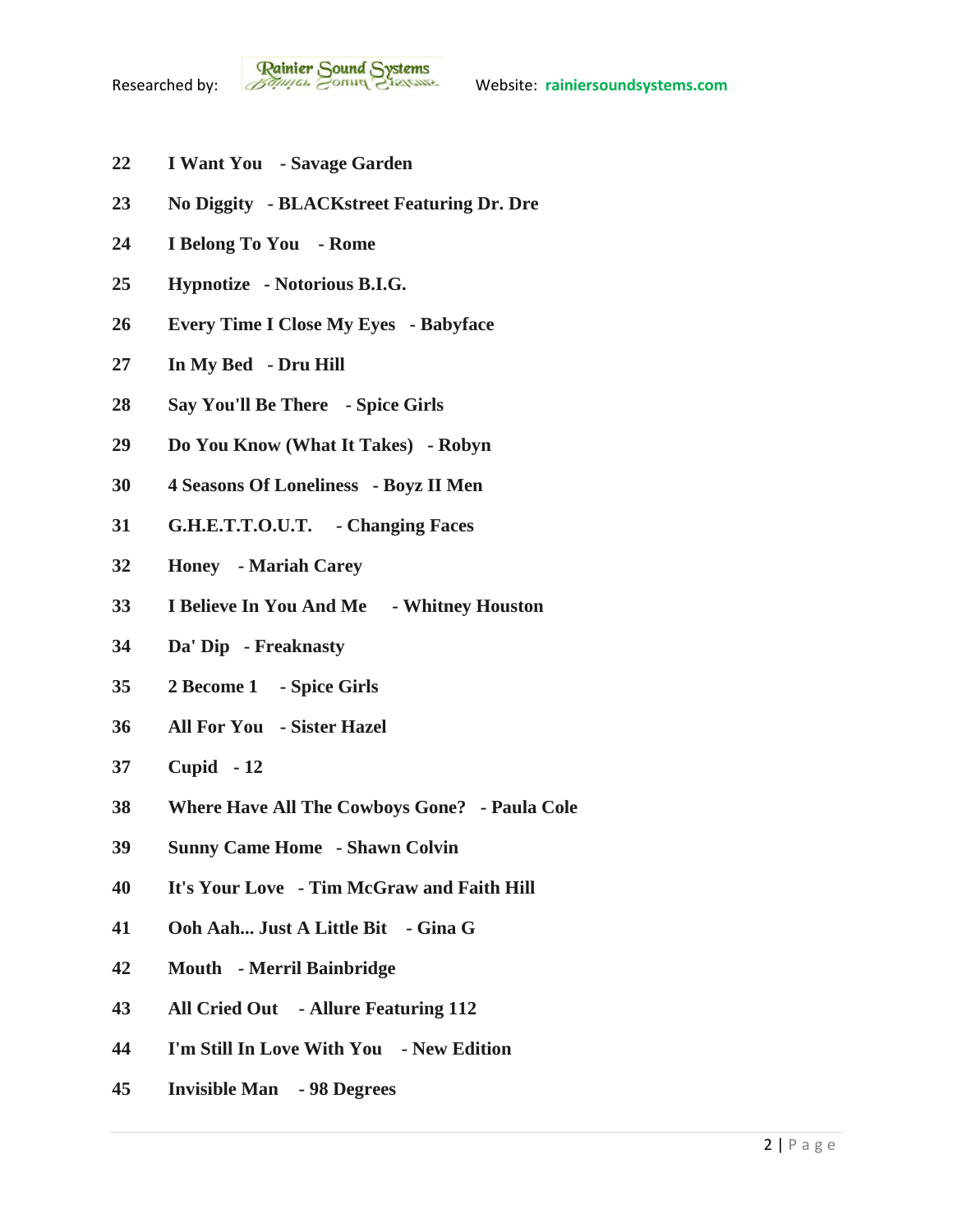- **Not Tonight - Lil' Kim**
- **Look Into My Eyes - Bone Thugs-N-Harmony**
- **Get It Together - 2**
- **All By Myself - Celine Dion**
- **It's All Coming Back To Me Now - Celine Dion**
- **My Love Is The Shhh! - Somethin' For The People**
- **Where Do You Go - No Mercy**
- **I Finally Found Someon - Barbra Streisand and Bryan Adams**
- **I'll Be Foxy - Brown Featuring Jay-Z**
- **If It Makes You Happy - Sheryl Crow**
- **Never Make A Promise - Dru Hill**
- **When You Love A Woman - Journey**
- **Up Jumps Da Boogie - Magoo And Timbaland**
- **I Don't Want To/I Love Me Some Him - Toni Braxton**
- **Everyday Is A Winding Road - Sheryl Crow**
- **Cold Rock A Party - Mc Lyte**
- **Pony - Ginuwine**
- **Building A Mystery - Sarah McLachlan**
- **I Love You Always Forever - Donna Lewis**
- **Your Woman - White Town**
- **C U When U Get There - Coolio**
- **Change The World - Eric Clapton**
- **My Baby Daddy - B-Rock and The Bizz**
- **Tubthumping - Chumbawamba**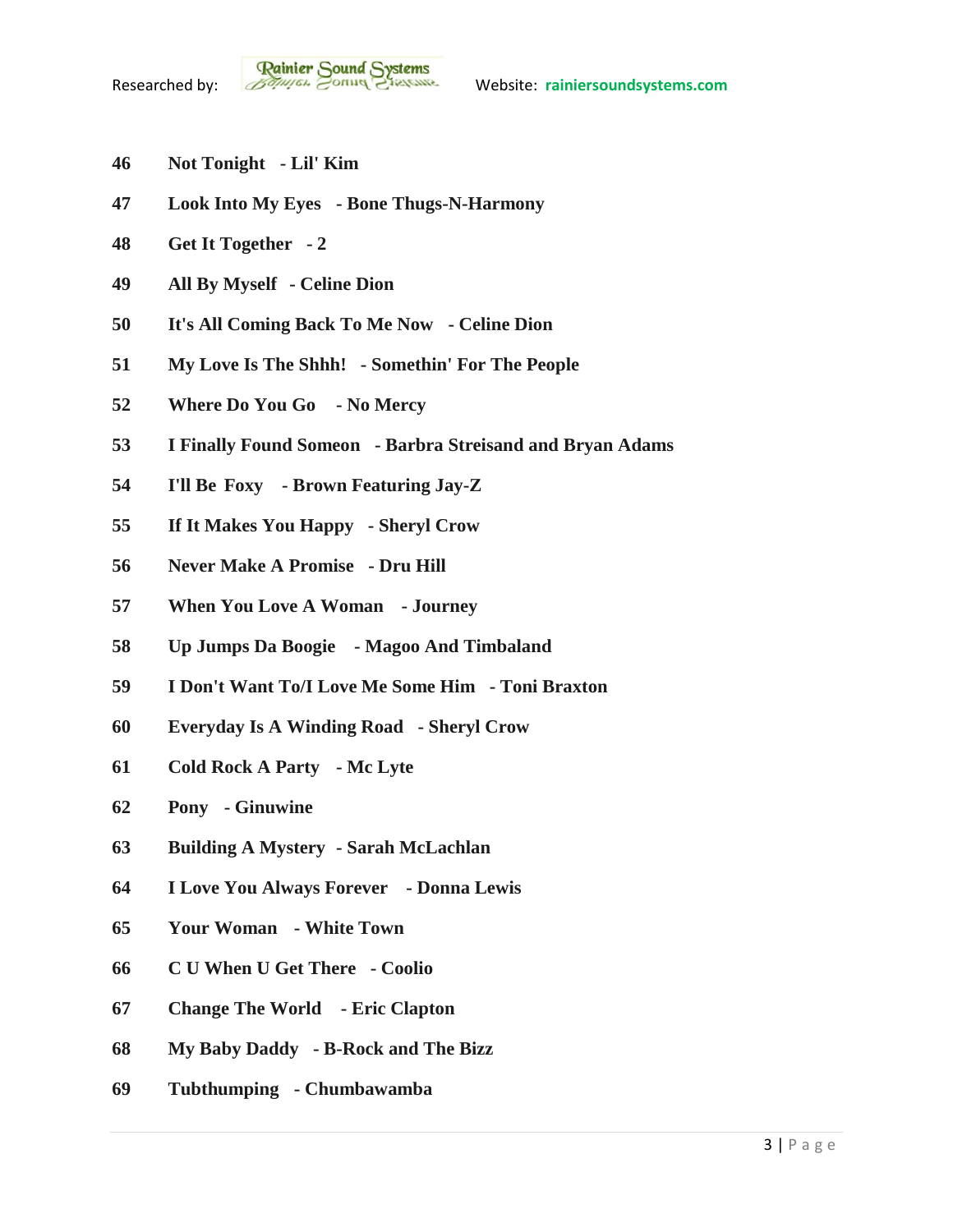- **Gotham City - R. Kelly**
- **Last Night - Az Yet**
- **ESPN Presents The Jock Jam - Various Artists**
- **Big Daddy - Heavy D**
- **What About Us - Total**
- **Smile - Scarface**
- **What's On Tonight - Montell Jordan**
- **Secret Garden - Bruce Springsteen**
- **The One I Gave My Heart - w Aaliyah**
- **Fly Like An Eagle - Seal**
- **No Time - Lil' Kim**
- **Naked Eye - Luscious Jackson**
- **Macarena (Bayside Boys Mix) - Los Del Rio**
- **On and On - Erykah Badu**
- **Don't Wanna Be A Player - Joe**
- **I Shot The Sheriff - Warren G**
- **You Should Be Mine - Brian McKnight Featuring Mase**
- **Don't Cry For Me Argentina - Madonna**
- **Someone - SWV**
- **Go The Distance - Michael Bolton**
- **One More Time - Real McCoy**
- **Butta Love - Next**
- **Coco Jamboo - Mr. President**
- **Twisted - Keith Sweat**